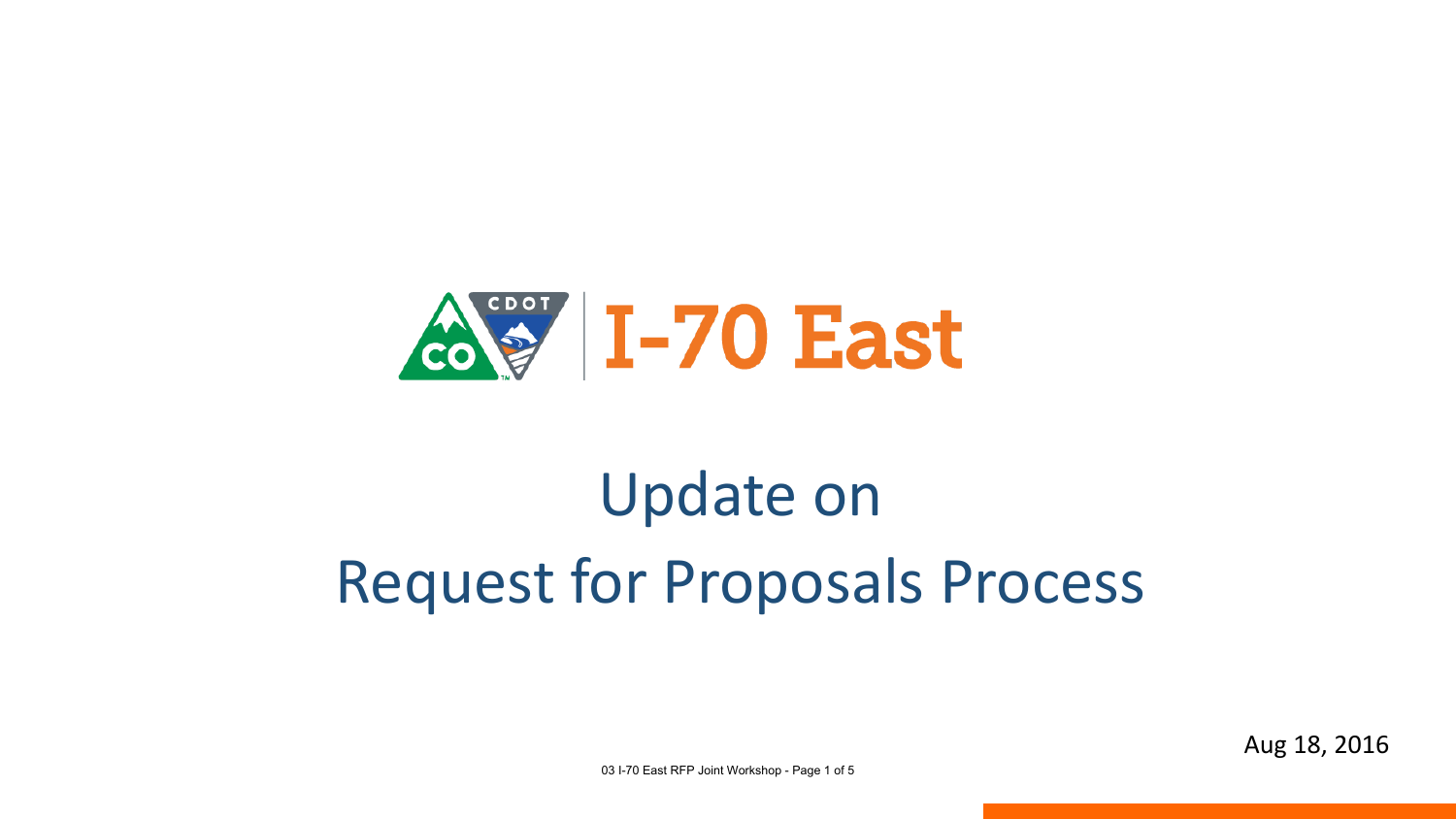



• March 25, 2015: Release of Request for Qualifications

• June 22, 2015: Deadline for Statements of Qualifications

• July 24, 2015: Shortlist Announcement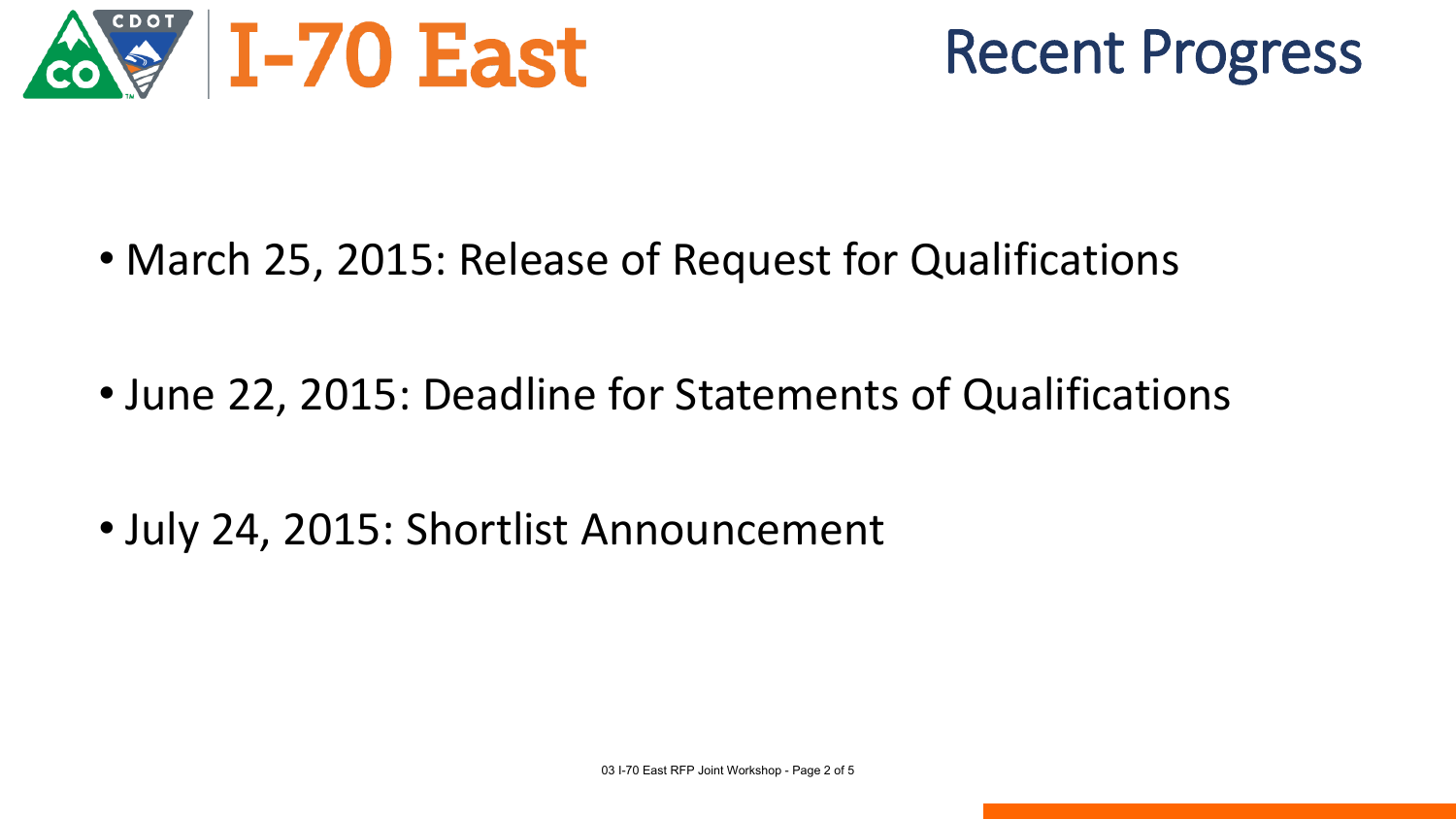

### The Shortlist

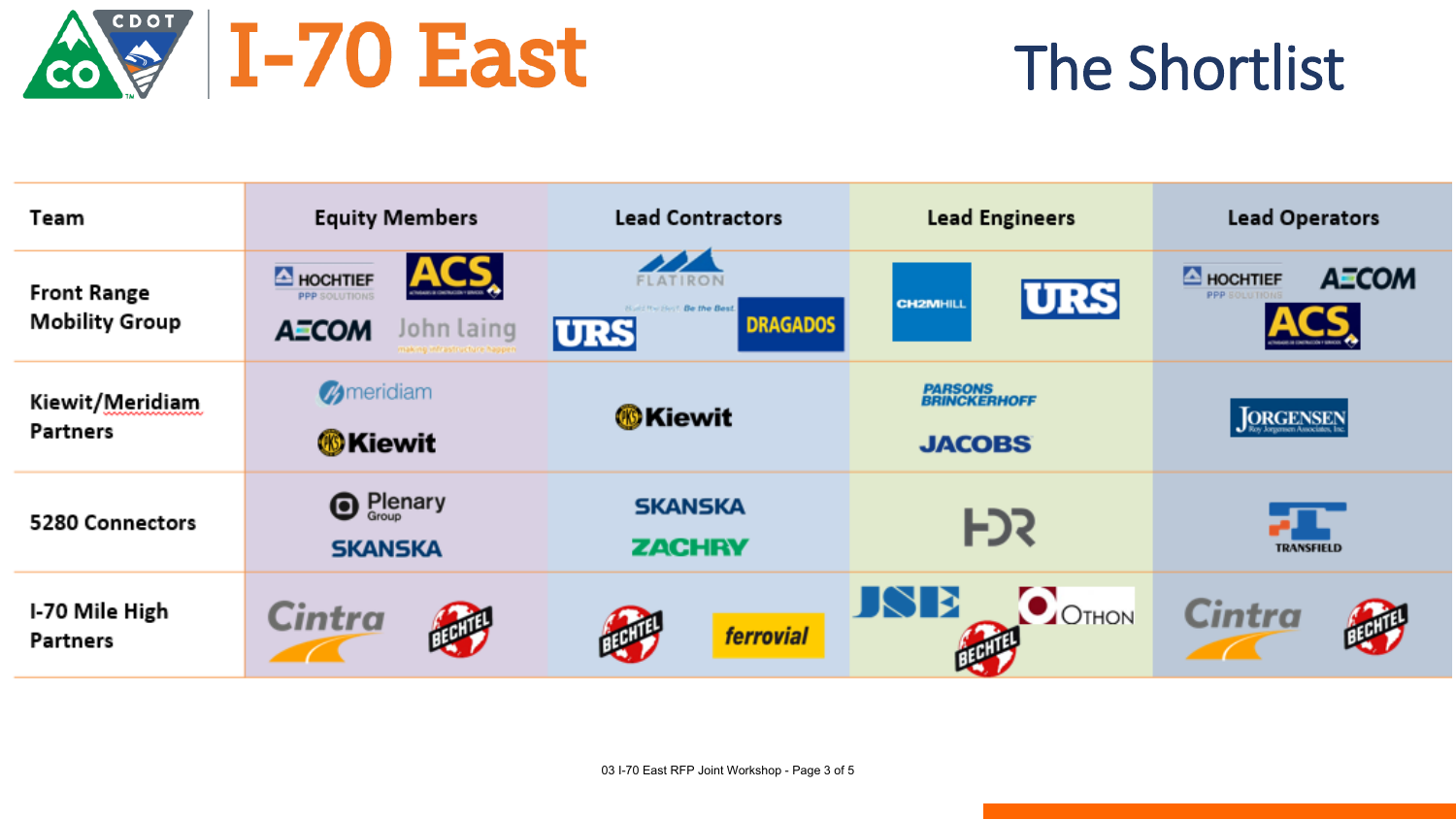

## Request for Proposals

- Three drafts prior to final release
	- First Draft: September 2016
	- Second Draft: November 2016
	- Third Draft: Early 2016
	- Final Draft: Early Summer 2016

#### **Transparency**

- All drafts publicly available and posted on HPTE website
- "What is an RFP" overview on web
- 3<sup>rd</sup> four rounds of HPTE/CDOT transparency public meetings ("pre draft RFP" stage)
	- Aug 17: Commerce City
	- Aug 18: Telephone Town Hall
	- Aug 19: Aurora
	- Aug 20: Denver